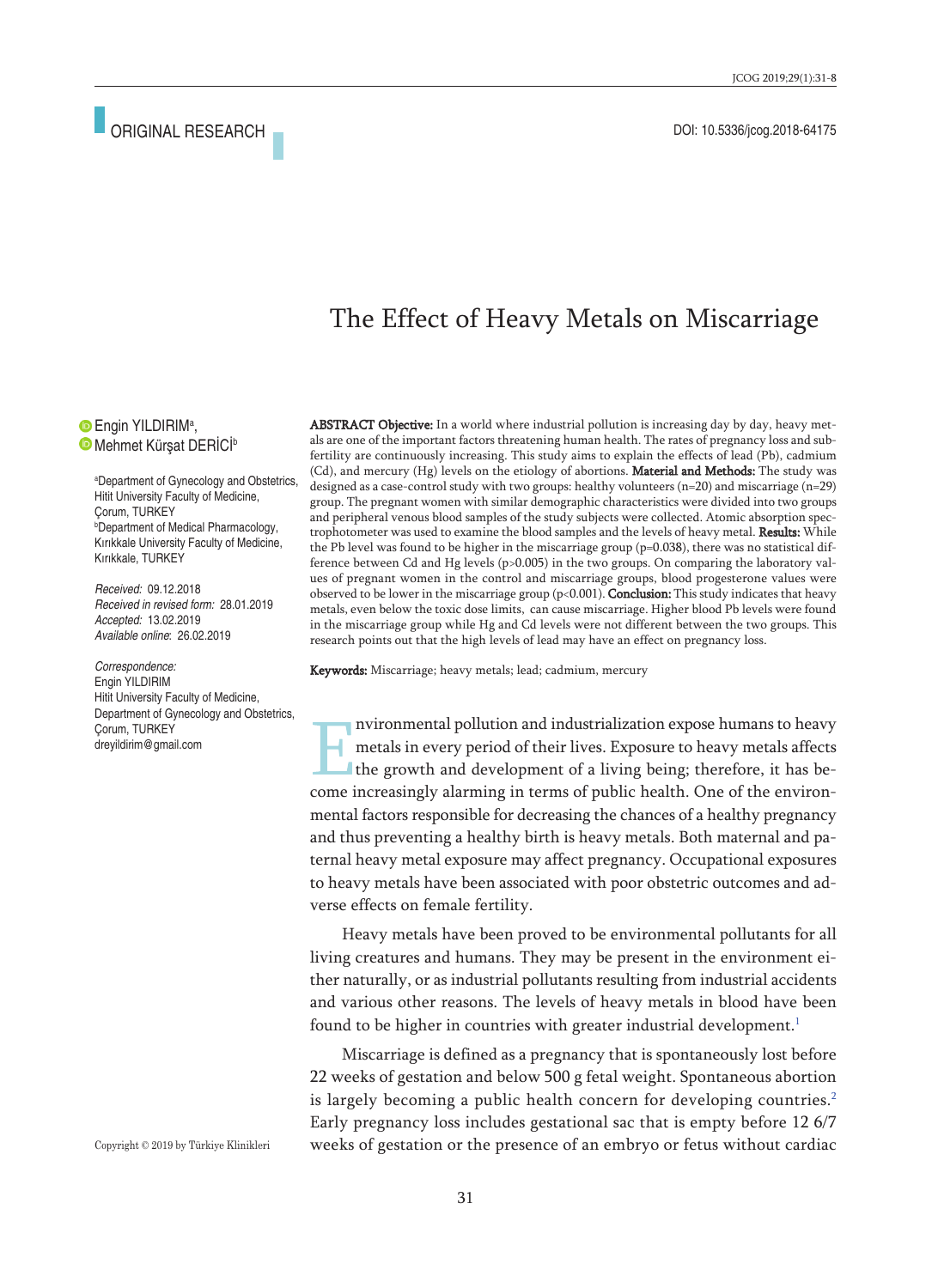activity. [3](#page-6-0) Approximately 10% of the clinically diagnosed pregnancies result in spontaneous abortion. [4](#page-6-0) Chromosomal anomalies are the most common etiologic factors causing spontaneous pregnancy loss. The most important factors that increase the risk of abortion include increased maternal age and previous abortions. [5,6](#page-6-0)

Heavy metals like cadmium (Cd), lead (Pb), and mercury (Hg) have been found to affect reproductive success adversely along with causing environmental pollution. [7](#page-6-0) The mutagenic, teratogenic, and embryotoxic effects of Cd have been well documented in the literature. [8](#page-6-0) Heavy metal exposure during pregnancy has been shown to be associated with pre-eclampsia, preterm delivery, and low birth-weight deliveries while low selenium levels have also been suggested to contribute to preterm labor. [9,10](#page-6-0) It has been reported that exposure to environmental pollutants is associated with ovulation disorder, implantation failure and may also cause pregnancy loss and congenital anomalies. [11](#page-6-0) Cd is the heavy metal that is used in battery mechanization, pigment technology, and plastic industry. Smokers, as well as those exposed to passive cigarette smoke, may also be exposed to Cd toxicity. The most frequent exposure to Cd, resulting from environmental factors is smoking and some vegetables. Cd levels have been found to be high in the blood and placentas of pre-eclamptic women. [12](#page-6-0) Molecular level examinations have revealed that some organisms use specific mechanisms, which may help avoid the toxicity of the Cd in order to overcome its harmful effects. Metallothioneins (MTs) play an important role in these mechanisms. MTs are a family of proteins, rich in cysteine, and range in size from small to medium. In all eukaryotes and some prokaryotes, they have the ability to coordinate metal ions through metal-thiolate bonds. [13C](#page-6-0)d toxicity inhibits the transmission of zinc  $(Zn)$  from the mother to the fetus, induces MT gene expression in specific tissues and causes the Zn-MT complex to change to Cd-MT complex. [14](#page-6-0) These changes at the molecular level impair the maternofetal relationship and adversely affect fetal development.

Lead toxicity is one of the most well-known heavy metal-borne clinical conditions because it is one of the most easily exposed heavy metals caused by environmental factors. Pb toxicity affects the hematopoietic system, nervous system, reproductive system, urinary system, and blood pressure. [15](#page-6-0) It has been shown that exposure to Pb during pregnancy may cause accumulation in the fetal tissues and cause irreversible tissue and organ damage. [16](#page-6-0) Pb has been shown to cause premature delivery and premature rupture of the membrane, even at non-toxic doses. [17](#page-6-0) An increase in Pb levels in maternal blood has been found to be associated with a decrease in the birth weight of newborns, head circles, and crown-heel length. [18](#page-6-0)

Another heavy metal, known to be neurotoxic and may also be embryotoxic and fetotoxic during pregnancy, is Hg.<sup>[19](#page-6-0)</sup> The consumption of contaminated seafood, water, and air pollution, use of some creams and teething powder may cause Hg expo-sure.<sup>[20](#page-6-0)</sup> Dental amalgams contain approximately 50% of elemental Hg. In the UK, it is recommended to avoid or remove dental amalgam during pregnancy. [21](#page-6-0) It has been observed that Hg causes organ and tissue damage by disrupting DNA and RNA structure in intra-uterine life. [22](#page-6-0) Children have been found to be born with anomalies such as microcephaly, cerebral palsy, severe mental retardation, seizure disorders, deafness, and visual impairment even in cases where mothers were not affected after Hg exposure. [23](#page-6-0)

Approximately 80% of all cases of pregnancy loss occur in the first trimester. [9](#page-6-0) Spontaneous miscarriages may also be a marker of embryotoxicity. This study aims to elucidate the role of heavy metals in pregnancy loss by comparing serum Cd, Pb, and Hg levels in women who have had spontaneous miscarriages even though fetal heart rate was detected in the previous pregnancies, compared to women with healthy pregnancies.

### MATERIAL AND METHODS

#### POPULATION AND DESIGN OF THE STUDY

The study had a case-control design and was conducted between December 2017 and August 2018 at the Department of Obstetrics and Gynecology, Faculty of Medicine, Hitit University, Corum, Turkey.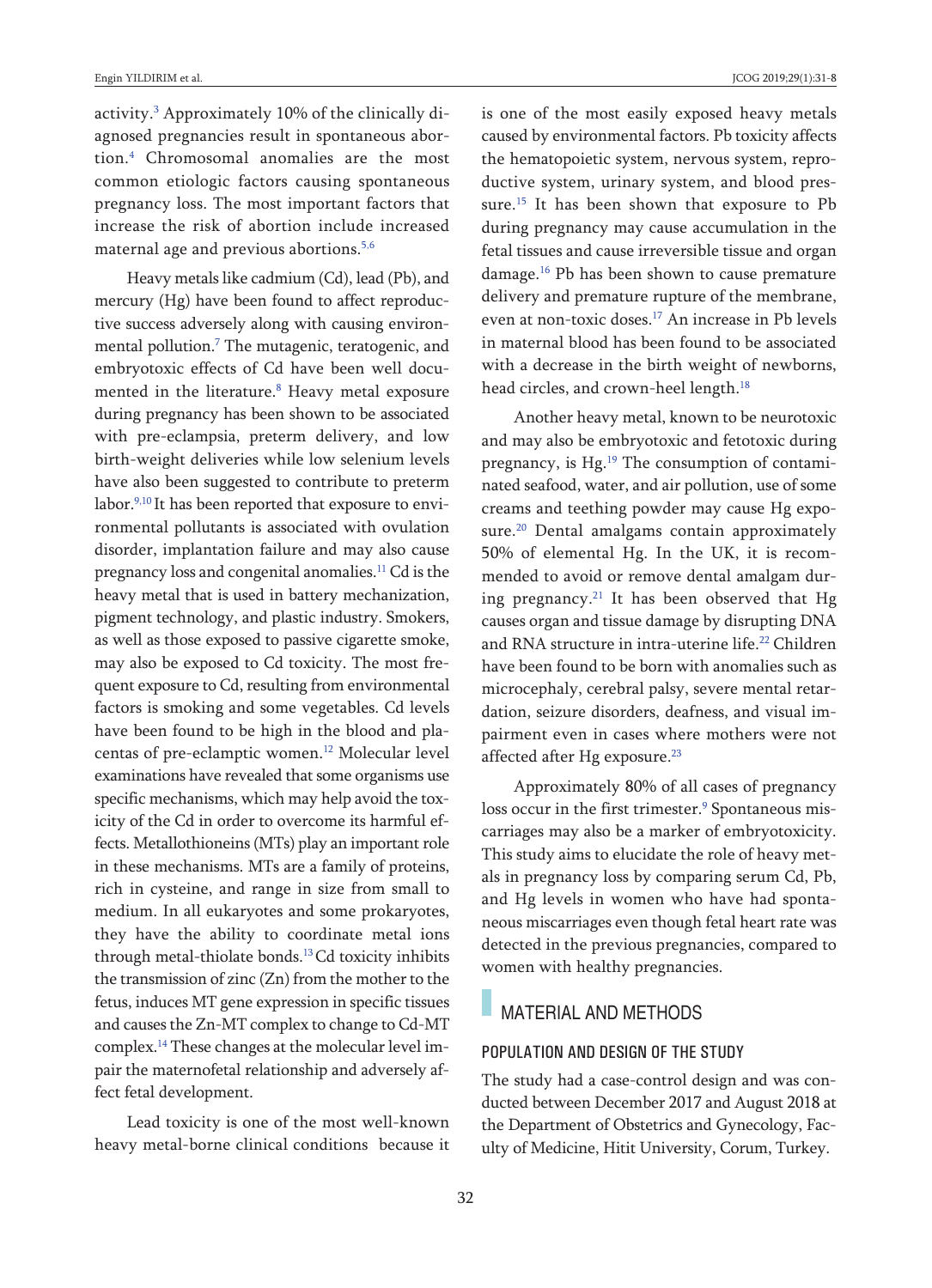There were two groups; the first group was defined as the control group and consisted of 20 healthy singleton pregnancies in women aged 18- 40 years. The second group (miscarriage group) consisted of 29 singleton pregnancies in women between the ages of 18-40 years, in whom the pregnancy was found to have stopped at the first trimester of fetal heart rate. Prior to the study, the Ethics Committee approval was obtained from the Faculty of Medicine, Hitit University, in accordance with the Helsinki Declaration. The approval date of the ethics committee is 19 December 2017 and the acceptance number is 2017-201. Informed consent was obtained from all participants.

The inclusion and exclusion criteria for the control and the miscarriage groups are defined in [Table](#page-2-1) 1 and [Table](#page-2-0) 2, respectively.

In total, 188 pregnant women were included in the study from the beginning till the end of the investigation. The reasons for the removal of pregnant women from the study were smoking (61), a history of dental amalgam (23), receiving additional medication (16), having worked in industrial jobs with high levels of heavy metal pollution (13), refusing to participate in the study (11), uncooperative due to language problem (9), and those who voluntary withdrawn from the study (6).

The socio-demographic characteristics, smoking history and medical history of the patients were recorded using the face-to-face questionnaire method. All participants were living in the center of Corum (Turkey). Ultrasonographic evaluations of the pregnant women were performed using the GE Logiq P5 (2015, GE Healthcare, Milwaukee WI) device with a transvaginal probe in the obstetrics clinic. Although the embryo was detected in the ultrasonographic examination, the pregnant women whose fetal heart rate could not be detected were accepted as miscarriage and referred to the Radiology Clinic of Hitit University for being included as ultrasonography controls (n=3). The pregnant women with an audible fetal heart rate were included in the study. The data from thyroid function tests, toxoplasma, rubella, cytomegalovirus (CMV), and herpes simplex virus and other laboratory findings were recorded in the hospital automation system.

### MEASUREMENT OF THE SERUM HEAVY METAL CONCENTRATIONS

<span id="page-2-1"></span><span id="page-2-0"></span>Peripheral venous blood was obtained after the ultrasonographic evaluation of pregnant women in

| <b>TABLE 1:</b> Inclusion criteria for the control and miscarriage groups. |                                                                                                |  |  |
|----------------------------------------------------------------------------|------------------------------------------------------------------------------------------------|--|--|
| Control group (n=20)                                                       | Miscarriage group (n=29)                                                                       |  |  |
| Age between 18-40                                                          | Age between 18-40                                                                              |  |  |
| Singular pregnancy                                                         | Singular pregnancy                                                                             |  |  |
| Last menstruation date should be on record                                 | Last menstruation date should be on record                                                     |  |  |
| Having regular ultrasonographic record during the pregnancy period         | Having regular ultrasonographic record during the pregnancy period                             |  |  |
| Having normal ultrasonographic findings                                    | It should have been confirmed independently by two physicians that there is no fetal heartbeat |  |  |

| <b>TABLE 2:</b> Exclusion criteria for the control and miscarriage groups. |                                                                                                                |  |  |
|----------------------------------------------------------------------------|----------------------------------------------------------------------------------------------------------------|--|--|
| The exclusion criteria                                                     |                                                                                                                |  |  |
| (Both groups)                                                              |                                                                                                                |  |  |
| • Presence of dental amalgam                                               | Being above 40 years of old                                                                                    |  |  |
| • Working in jobs with high industrial pollution                           | • Chronic drug use                                                                                             |  |  |
| Receiving lithium or metal-containing medication<br>$\bullet$              | • Impaired kidney and liver function tests                                                                     |  |  |
| • Taking additional medication except for folic acid                       | • Smoking                                                                                                      |  |  |
| • Having high-risk in the dual or triple screening test                    | • Having one of the Müllerian anomalies                                                                        |  |  |
| Being diagnosed with cervical insufficiency                                | • Having two heterozygous thrombophilia gene mutations                                                         |  |  |
| Having a homozygous thrombophilia gene mutation                            | Presence of myoma uteri, which disturbs the morphology of the uterus or compresses the endometrial cavity<br>٠ |  |  |
| Obtaining medication for induced abortion                                  |                                                                                                                |  |  |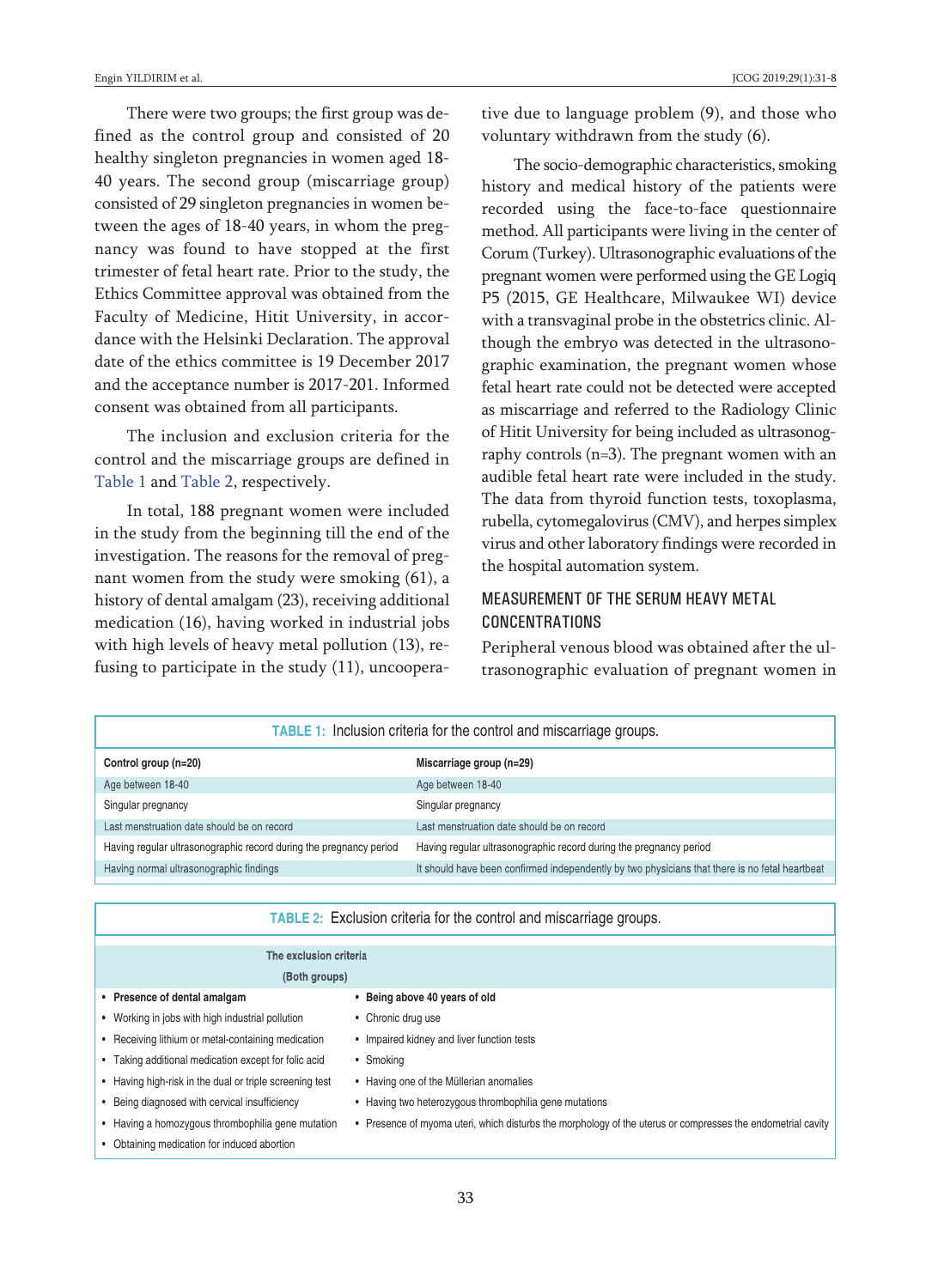the control group while it was taken from the patients in the miscarriage group just before the evacuation of uterine cavities. Of the blood, 10 mL was aspirated into spray-coated tubes with sodium heparin and stored at -80 °C in a deep freezer.

#### REAGENTS

Analytical grade chemicals, prescribed for trace element analysis, were used. For the sample preparation,  $65\%$  (v/v) nitric acid (HNO<sub>3</sub>) (Sigma-Aldrich Corp, St Louis, MO, USA), 70% (m/v) perchloric acid (HClO<sub>4</sub>) (Merck, Darmstadt, Germany), and Triton X-100 (Sigma-Aldrich Corp, St Louis, MO, USA) were used. The working standard solutions for Cd, Hg, and Pb (1000  $\rm mg\;mL^{-1})$  were obtained from Chem-Lab, Zedelgem, Belgium.

#### SAMPLE PREPARATION AND DIGESTION

In order to measure Cd level, 1 mL of whole blood sample was accurately measured using a graduated cylinder and automatic pipette (pipette head was washed with solvent) and then added into a propylene tube. Into the same tube, 9 mL of 4:1 HNO3:HClO4 mixture was added. A clean glass bar was used to shake the mixture. After waiting for approximately 10 min for the removal of gas, the mixture was put into a water bath. The mixture was digested in a water bath at 80 °C for 2 h and was removed from the water bath when the samples became colorless. After cooling, the colorless solutions were transferred into 10-mL volumetric flasks and made up to the volume with  $5\%$  HNO<sub>3</sub> in water. In order to measure Hg and Pb levels, 1 mL of each sample was mixed with 6 mL of  $HNO<sub>3</sub>$  solution and 3 mL of Triton X-100 solution. After this, the same digestion method, described for Cd, was followed. [24-26](#page-6-0)

#### APPARATUS

The Optimize Furnace Parameters Wizard with SOLAAR (Thermo Scientific, Cambridge, England) software was used to determine the most suitable temperature and flow rate for analyzing the digested samples for all the elements. The automatic sampler was used to optimize the position of the injection capillaries and to observe the specimen being left in the cuvette. Of each elemental solution, 10 μg/L was used as the main standard. The automatic sampler was programmed to automatically set the calibration standards in the appropriate range. All samples, blanks, and standards were injected at a constant fixed volume of 10 μL, alongside an additional aliquot of 10 μL of the matrix modifier into an Electrographite cuvette. Cd was analyzed at 228.8 nm, Hg was analyzed at 253.7 nm and Pb was analyzed at 217.0 nm; Zeeman background correction was used throughout the process. Peak areas were measured for calibration and subsequent determination of the sample concentrations. The value of  $R^2$  of the calibration curve was higher than 0.995. Finally, after striking with dilution factor, the result was received as ppb ( $\mu$ g L<sup>-1</sup>).<sup>[24](#page-6-0)</sup>

#### STATISTICAL ANALYSIS

All statistical analyses were performed with SPSS (Version 22.0, SPSS Inc., Chicago, IL, USA) package program. The distribution of normality was analyzed by the Shapiro-Wilk test. Descriptive statistics were presented as mean±standard deviation or median (min-max) according to data distribution for continuous variables. Parametric data of the groups were compared with Student's <sup>t</sup>-test while the nonparametric data were compared with the Mann-Whitney U test. The relationship between the diagnosis and categorical variables was investigated by either chisquare test or Fisher's exact test. A p-value <0.05 was considered to be statistically significant.

# RESULTS

Among the control group and miscarriage group, there was no statistically significant difference between age, body mass index (BMI), and the gestational age calculated by the last menstrual date (p>0.005). CRL (Crown-Rump Length) values of the pregnant women in the miscarriage group were found to be smaller than those of the gestational weeks calculated by ultrasonographic measurements done at the time they were included in the study. This difference was statistically significant (p=0.001, [Table](#page-4-0) 3).

Categorical variables of the study groups, such as blood group, were evaluated by the chi-square test or Fisher's exact test. There was no difference between the control and miscarriage groups in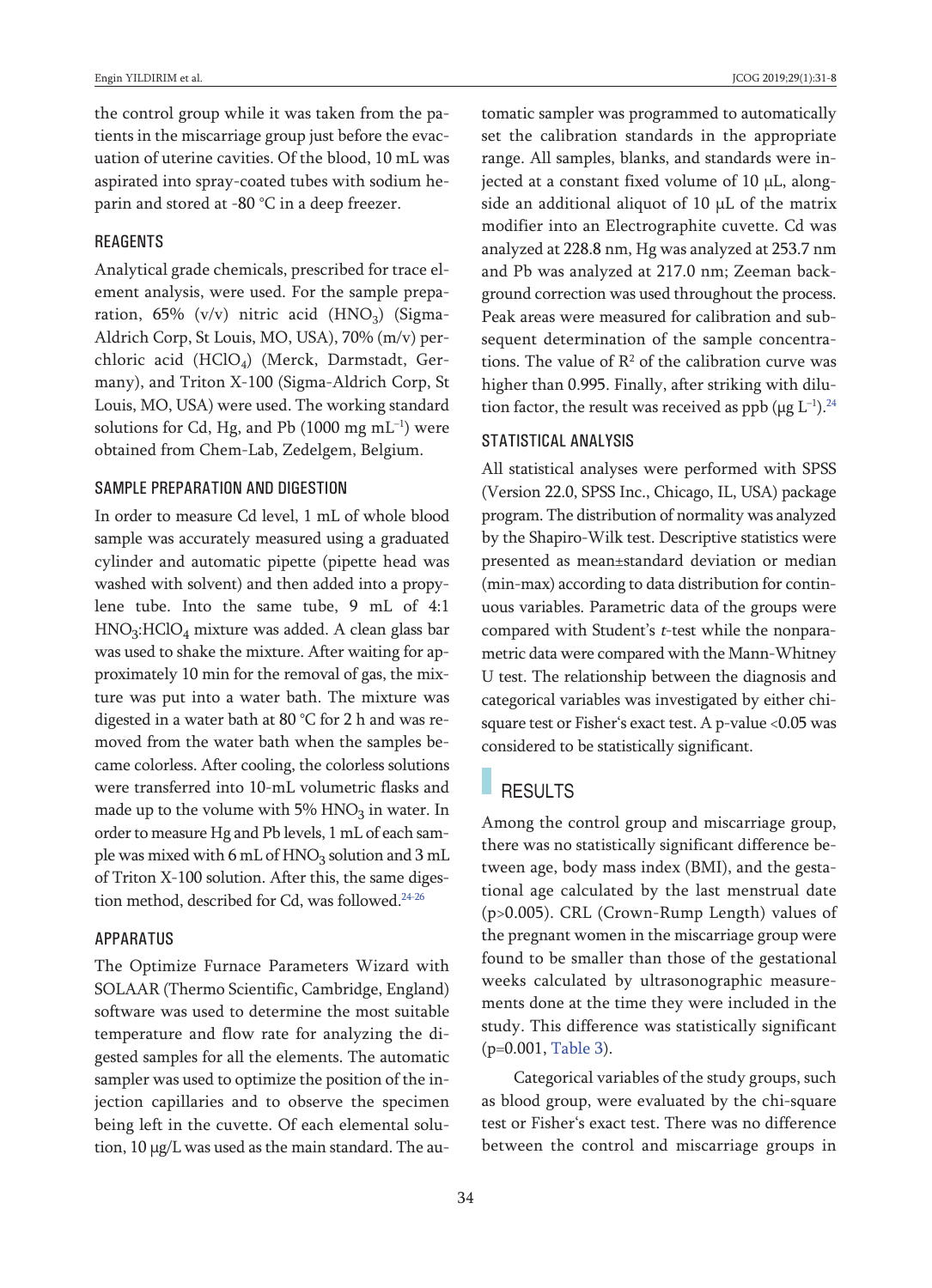| <b>TABLE 3:</b> Demographic characteristics of groups. |                   |                    |                      |  |
|--------------------------------------------------------|-------------------|--------------------|----------------------|--|
|                                                        | Control           | <b>Miscarriage</b> |                      |  |
|                                                        | $(n=20)$          | $(n=29)$           | p-value              |  |
| Age (years)                                            | $25.40 \pm 3.60$  | $24.62 + 4.17$     | 0.501a               |  |
|                                                        | $(19.00 - 31.00)$ | $(18.00 - 33.00)$  |                      |  |
| USG (weeks)                                            | $12.55 + 2.89$    | $9.86 \pm 2.62$    | 0.001a               |  |
|                                                        | $(7.00 - 18.00)$  | $(6.00 - 16.00)$   |                      |  |
| SAT (weeks)                                            | $14.15 + 2.56$    | $12.37 + 1.91$     | $0.008$ <sup>a</sup> |  |
|                                                        | $(9.00 - 18.00)$  | $(9.00 - 17.00)$   |                      |  |
| BMI (kg/m <sup>2</sup> )                               | $22.14 \pm 2.00$  | $22.10+2.10$       | 0.943 <sup>b</sup>   |  |

<sup>a</sup>Mann-Whitney U test, <sup>b</sup>Student's t-test

USG: Ultrasonography; LMD: Last menstrual date; BMI: Body mass index, CD: Cesarean delivery.

terms of frequency of blood groups and Rh antigen (p>0.005). The indirect Coombs test was negative in Rh (-) pregnant women in control and miscarriage groups. There was no significant relationship between the volunteers in both groups with respect to the diagnosis, gravida, parity, living children, and abortions (p>0.005). Of the pregnant women, 65% in the control group and 51.7% in the miscarriage group had normal birth; the difference was statistically significant (p=0.015).

The infectious parameters for both groups were determined. Toxoplasma IgM, HbS Ag, CMV IgM, Rubella IgM, anti-HCV, and anti-HIV tests were found to be negative. No statistically significant difference was found between the control and miscarriage groups in the anti-Toxoplasma IgG, HBs IgG, CMV IgG, and Rubella IgG tests (p> 0.005).

There was no statistically significant difference between Cd and Hg levels (p>0.005) in the blood of control and miscarriage groups. However, blood Pb levels in the miscarriage group were found to be significantly higher ( $p=0.038$ , [Table](#page-4-2) 4). When the laboratory values in the control and miscarriage groups were compared, blood progesterone values were observed to be lower in the miscarriage group (p<0.001). Additionally, blood calcium levels of the women in the miscarriage group were lower than those in the control group (p=0.010) [\(Table](#page-4-1) 5).

### **DISCUSSION**

The study aimed to understand the role of Cd, Pb, and Hg in the etiology of pregnancy loss during early <span id="page-4-0"></span>gestational weeks. According to the spectrophotometric analysis, Pb levels were found to be higher in the miscarriage group as compared to that in the control group. On the basis of the analyzed results, we conclude that the possibility of chronic exposure to Pb from outside sources is low and Pb is also one of the factors involved in the etiology of miscarriage.

In this study, the levels of the heavy metals were found to below the limits suggested by the World Health Organization (WHO) and other or-ganizations as threatening.<sup>[27-29](#page-6-0)</sup> The authors concluded that the elevation in blood Pb level may be related to miscarriage. There have been reports investigating the Pb level in the blood of pregnant women. In a study, in which Cd and Pb levels were examined in blood and placental tissues, Pb levels were found to be higher in the blood and placental tissues of the pregnant women. [30](#page-6-0) Similarly, in the

<span id="page-4-2"></span>

| <b>TABLE 4:</b> Heavy metal levels in the groups. |                 |                    |          |  |  |
|---------------------------------------------------|-----------------|--------------------|----------|--|--|
|                                                   | Control         | <b>Miscarriage</b> |          |  |  |
|                                                   | $(n=20)$        | $(n=29)$           | p-value  |  |  |
| Lead $(\mu/L)$                                    | $44.45 + 12.49$ | $54.11 \pm 17.27$  | $0.038*$ |  |  |
| Cadmium (µ/L)                                     | $0.40 \pm 0.05$ | $0.39 + 0.06$      | $0.704*$ |  |  |
| Mercury (µ/L)                                     | $0.46 \pm 0.27$ | $0.47+0.29$        | $0.907*$ |  |  |

\* Student's t-test

<span id="page-4-1"></span>

| <b>TABLE 5: Laboratory findings.</b> |                   |                   |            |  |  |
|--------------------------------------|-------------------|-------------------|------------|--|--|
|                                      | Control           | Miscarriage       |            |  |  |
|                                      | $(n=20)$          | $(n=29)$          | p-value    |  |  |
| $Hb$ (g/dL)                          | $11.54 \pm 1.24$  | $11.44 \pm 1.08$  | 0.583      |  |  |
| Glucose (mg/dL)                      | $89.53 + 8.62$    | $90.20 + 8.59$    | 0.790      |  |  |
| Creatine (mg/dL)                     | $0.68 \pm 0.12$   | $0.68 \pm 0.13$   | 0.834      |  |  |
| TSH (ulU/mL)                         | $1.71 \pm 0.34$   | $1.95 \pm 0.59$   | 0.053      |  |  |
| Progesterone (ng/mL)                 | $40.45 + 5.22$    | $10.30 + 2.11$    | $< 0.001*$ |  |  |
| Hba1c                                | $5.22 \pm 0.54$   | $4.93 \pm 0.47$   | 0.069      |  |  |
| AST (U/L)                            | $24.89 + 4.23$    | $24.35 + 4.031$   | 0.986      |  |  |
| ALT (U/L)                            | $21.29 + 2.96$    | $21.37 + 3.76$    | 0.933      |  |  |
| $Na$ (mmol/L)                        | $139.39 \pm 3.05$ | $138.41 \pm 3.56$ | 0.421      |  |  |
| K (mmol/L)                           | $3.96 \pm 0.24$   | $3.89 \pm 0.32$   | 0.768      |  |  |
| $Cl$ (mmol/L)                        | $99.36 \pm 3.83$  | $98.36 \pm 3.26$  | 0.348      |  |  |
| Ca (mmol/L)                          | $8.75 \pm 0.17$   | $8.93 \pm 0.29$   | $0.010*$   |  |  |

\* Student's t-test

Hb: Hemoglobin; TSH: Thyroid-stimulating hormone; Hba1c: Hemoglobin A1c; AST: Aspartate aminotransferase; ALT: Alanine aminotransferase; Na: Sodium; K: Potassium; Cl: Chloride; Ca: Calcium.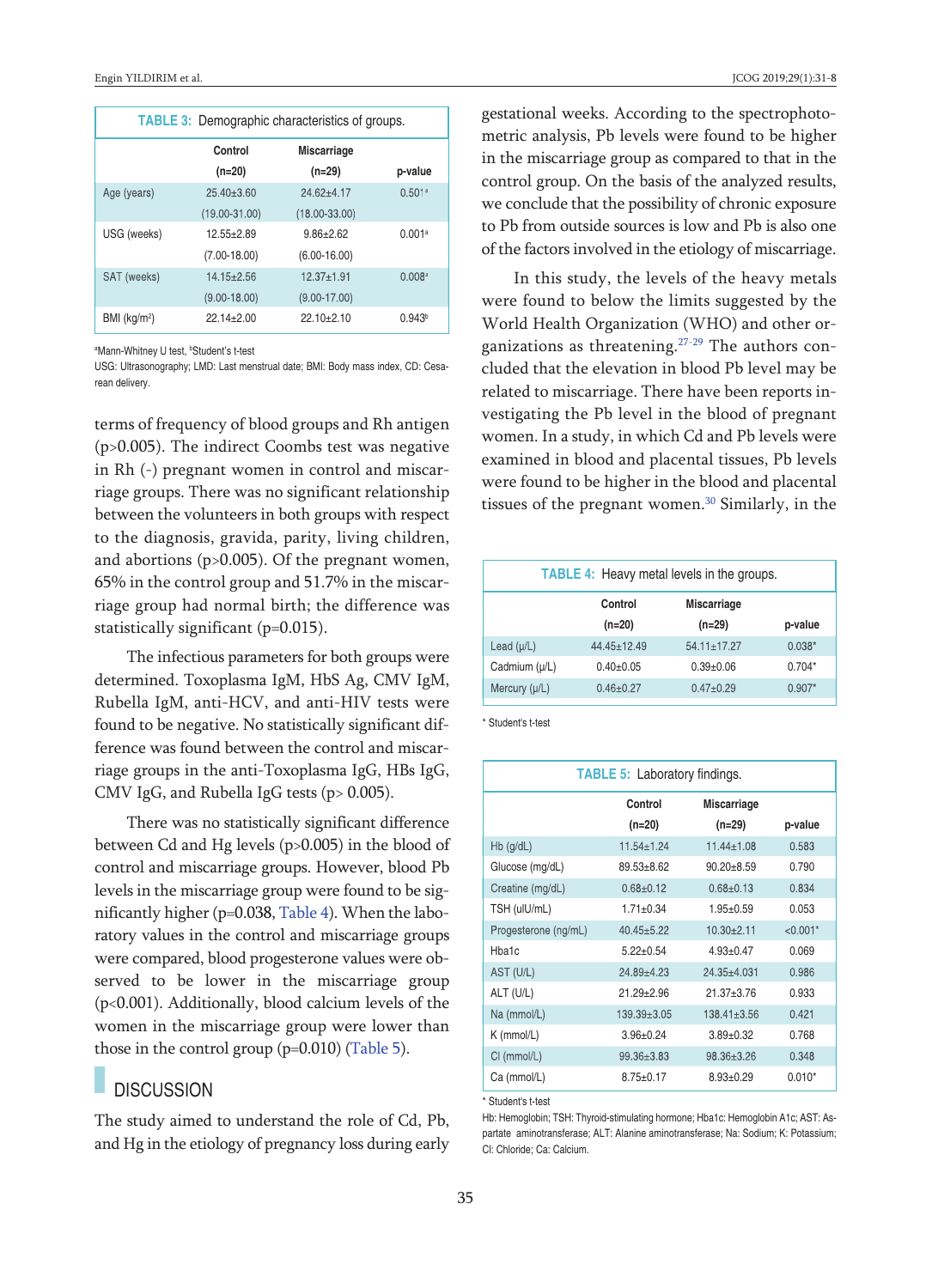present study, the blood Pb levels were also higher. In another study, placental tissues were examined and heavy metal levels of the placental tissues were compared. The transplacental transition of heavy metals is variable in pregnancy. [31](#page-6-0) Therefore, in the present study, heavy metal levels in the placenta and aborted material were not compared.

When the miscarriage group was compared with the control group, no statistically significant difference between Cd levels in the mother's blood was observed. However, an earlier report based on the clinical data of pregnant women with high Cd levels showed more recurrent miscarriages. [32](#page-6-0) In a study in which blood and placental tissues were evaluated together, Cd levels were higher in the miscarriage group. [30](#page-6-0) High blood levels of Pb, Cd, and Hg have been shown to reduce pregnancy rates in a study examining the effect of heavy metal levels on fertility outcomes. [33](#page-6-0)

When serum Hg levels of the miscarriage group and the control group were compared, no significant difference was found between them. The literature reports studies stating that high maternal Hg levels result in poor obstetric outcomes. In a study examining Hg levels in maternal blood, it was found that the developmental scores of the children born to mothers with high blood Hg levels were lower during 35-48 months. [34](#page-6-0) The mothers with high Hg levels gave birth to shorter babies (in terms of length) and with lower birth weights. [35](#page-6-0)

We found blood progesterone levels to be higher in the healthy pregnancies. Although, there has been no prescribed limit of progesterone level to identify abnormal pregnancies, the best limit in early gestational weeks has been shown to be 10 ng/mL. [36](#page-6-0) A study examining early risk factors for miscarriage showed a higher risk of lower serum progesterone levels (<12 ng/mL). [37](#page-6-0) In the present study, serial progesterone level measurements were not performed and, instead, single value measurements were considered.

One of the limitations of the present study was that the variables related to the living areas of the participants were not considered. For example, although there were comprehensive inclusion and exclusion criteria for the participants, it was not recorded for the patients whether they have lived in a heavy metal contaminated area. Further, it was controlled that the patients were not smokers but we did not inquire if they had been exposed to passive cigarette smoke at home or in their social lives. The low number of participants (total number of pregnant females was 49) could be considered as another limitation of the study. Further, it was not possible to search for organ anomalies, genetic screening and culture of embryos in post-curettage pathologies of the miscarriage group. Therefore, inadequate pathological evaluation of the aborted material is also a limitation of the study.

## **CONCLUSION**

Exposure to heavy metals may adversely affect the health of pregnant women. Even if the levels of heavy metals in the blood are below the toxic dose limits, it can cause miscarriage. This study found higher blood Pb levels in the miscarriage group. Further research in a larger population sample is required to confirm these results and to elucidate the mechanism of the interaction between heavy metals and miscarriage.

#### Source of Finance

During this study, no financial or spiritual support was received neither from any pharmaceutical company that has <sup>a</sup> direct connection with the research subject, nor from <sup>a</sup> company that provides or produces medical instruments and materials which may negatively affect the evaluation process of this study.

#### Conflict of Interest

No conflicts of interest between the authors and / or family members of the scientific and medical committee members or members of the potential conflicts of interest, counseling, expertise, working conditions, share holding and similar situations in any firm.

#### Authorship Contributions

Idea/Concept: Engin Yıldırım; Design: Engin Yıldırım; Control/Supervision: Engin Yıldırım; Data Collection and/or Processing: Engin Yıldırım; Analysis and/or Interpretation: Mehmet Kürşat Derici; Literature Review: Engin Yıldırım; Writing the Article: Engin Yıldırım; Critical Review: Mehmet Kürşat Derici; References and Fundings: Engin Yıldırım, Mehmet Kürşat Derici; Materials: Engin Yıldırım, Mehmet Kürşat Derici.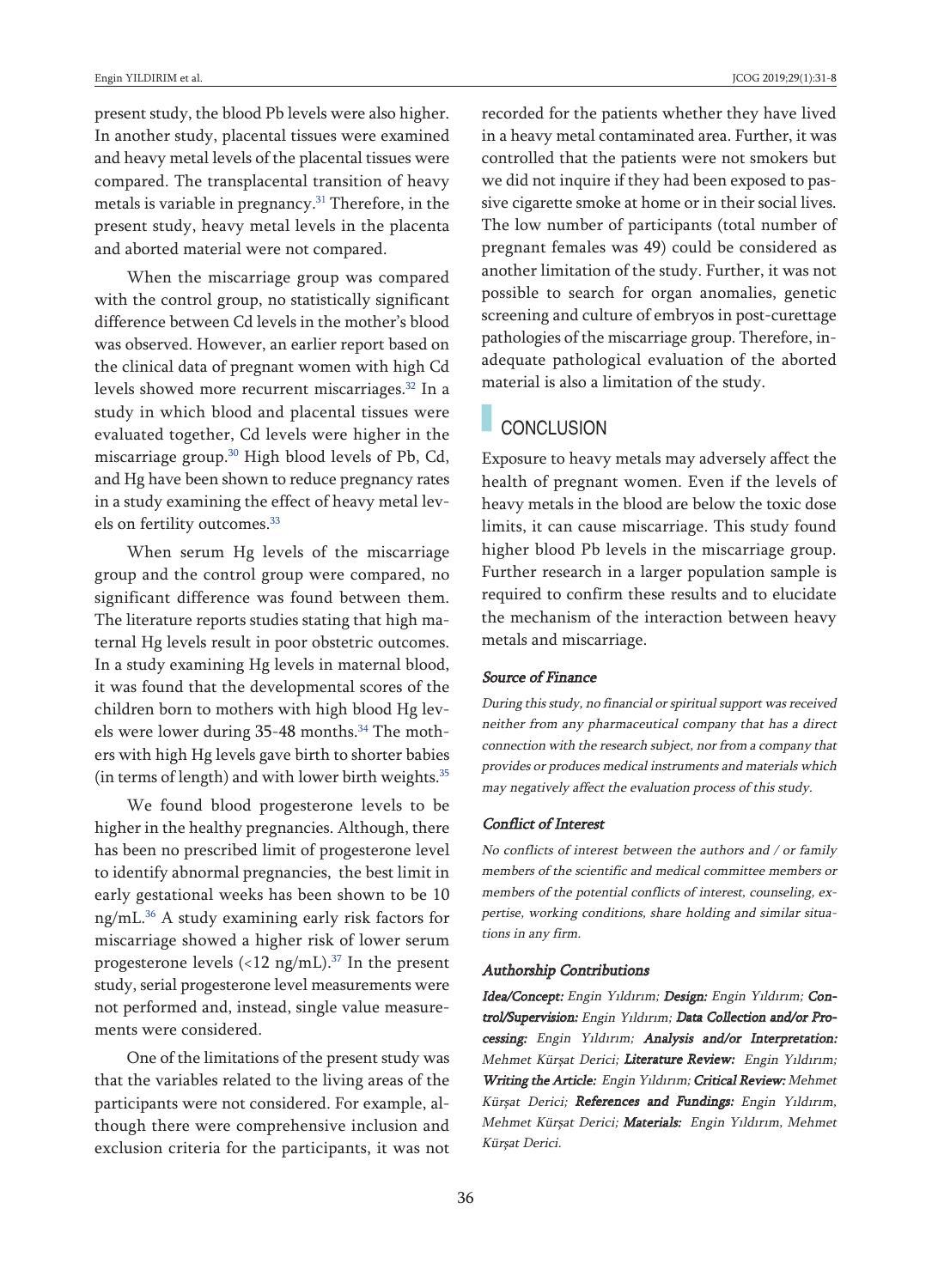# **REFERENCES**

1. Man M, Naidu R, Wong MH. Persistent toxic substances released from uncontrolled ewaste recycling and actions for the future. Sci Total Environ. 2013;463-464:1133-7. [\[Cross](https://doi.org/10.1016/j.scitotenv.2012.07.017)[ref\]](https://doi.org/10.1016/j.scitotenv.2012.07.017) [\[PubMed\]](https://www.ncbi.nlm.nih.gov/pubmed/22840636)

- 2. WHO: recommended definitions, terminology and format for statistical tables related to the perinatal period and use of a new certificate for cause of perinatal deaths. Modifications recommended by FIGO as amended October 14, 1976. Acta Obstet Gynecol Scand. 1977;56(3):247-53. [\[PubMed\]](https://www.ncbi.nlm.nih.gov/pubmed/560099)
- 3. National Institute for Health and Clinical Excellence. Ectopic pregnancy and miscarriage: diagnosis and initial management in early pregnancy of ectopic pregnancy and miscarriage. NICE Clinical Guideline 154. Manchester (UK): NICE; 2012. (date of access: 25.01.2019). [\[Link\]](https://www.nice.org.uk/guidance/cg154)
- 4. Jelliffe-Pawlowski LL, Miles SQ, Courtney JG, Materna B, Charlton V. Effect of magnitude and timing of maternal pregnancy blood lead (Pb) levels on birth outcomes. J Perinatol. 2006:26(3):154-62. [\[Crossref\]](https://doi.org/10.1038/sj.jp.7211453) [\[PubMed\]](https://www.ncbi.nlm.nih.gov/pubmed/16453008)
- 5. Alijotas-Reig J, Garrido-Gimenez C. Current concepts and new trends in the diagnosis and management of recurrent miscarriage. Obstet Gynecol Surv. 2013;68(6):445-66. [\[Crossref\]](https://doi.org/10.1097/OGX.0b013e31828aca19) [\[PubMed\]](https://www.ncbi.nlm.nih.gov/pubmed/23942472)
- 6. Practice Committee of the American Society for Reproductive Medicine. Evaluation and treatment of recurrent pregnancy loss: a committee opinion. Fertil Steril. 2012;98(5):1103- 11. [\[Crossref\]](https://doi.org/10.1016/j.fertnstert.2012.06.048) [\[PubMed\]](https://www.ncbi.nlm.nih.gov/pubmed/22835448)
- 7. Flora SJS, Pachauri V, Saxena G. Arsenic, cadmium and lead. In: Gupta RC, ed. Reproductive and Developmental Toxicology. 1st ed. London: Elsevier; 2011. p.415-39. [\[Crossref\]](https://doi.org/10.1016/B978-0-12-382032-7.10033-5)
- 8. Carmichael NG, Backhouse BL, Winder C, Lewis PD. Teratogenicity, toxicity and perinatal effects of cadmium. Hum Toxicol. 1982;1(2):159-86. [\[Crossref\]](https://doi.org/10.1177/096032718200100209) [\[PubMed\]](https://www.ncbi.nlm.nih.gov/pubmed/6757102)
- 9. Wang X, Chen C, Wang L, Chen D, Guang W, French J. Conception, early pregnancy loss, and time to clinical pregnancy: a populationbased prospective study. Fertil Steril. 2003;79(3):577-84. [\[Crossref\]](https://doi.org/10.1016/S0015-0282(02)04694-0)
- 10. Yıldırım E, Derici MK, Demir E, Apaydın H, Koçak Ö, Kan Ö, et al. Is the concentration of cadmium, lead, mercury, and selenium related to preterm birth? Biol Trace Elem Res. 2019;1- 7. [\[Crossref\]](https://doi.org/10.1007/s12011-018-1625-2)
- 11. Foster WG, Neal MS, Han MS, Dominguez MM. Environmental contaminants and human infertility: hypothesis or cause for concern? J

Toxicol Environ Health B Crit Rev. 2008;11(3- 4):162-76. [\[Crossref\]](https://doi.org/10.1080/10937400701873274) [\[PubMed\]](https://www.ncbi.nlm.nih.gov/pubmed/18368551)

- 12. Wang F, Fan F, Wang L, Ye W, Zhang Q, Xie S. Maternal cadmium levels during pregnancy and the relationship with preeclampsia and fetal biometric parameters. Biol Trace Elem Res. 2018;186(2):322-9. [\[Crossref\]](https://doi.org/10.1007/s12011-018-1312-3) [\[PubMed\]](https://www.ncbi.nlm.nih.gov/pubmed/29651732)
- 13. Blindauer CA, Leszczyszyn OI. Metallothioneins: unparalleled diversity in structures and functions for metal ion homeostasis and more. Nat Prod Rep. 2010;27(5):720-41. [\[Crossref\]](https://doi.org/10.1039/b906685n) [\[PubMed\]](https://www.ncbi.nlm.nih.gov/pubmed/20442962)
- 14. Artells E, Palacios Ò, Capdevila M, Atrian S. Mammalian MT1 and MT2 metallothioneins differ in their metal binding abilities. Metallomics. 2013;5(10):1397-410. [\[Crossref\]](https://doi.org/10.1039/c3mt00123g) [\[PubMed\]](https://www.ncbi.nlm.nih.gov/pubmed/23925449)
- 15. Gidlow DA. Lead toxicity. Occup Med (Lond). 2004;54(2):76-81. [\[Crossref\]](https://doi.org/10.1093/occmed/kqh019)
- 16. Semczuk M, Semczuk-Sikora A. New data on toxic metal intoxication (Cd, Pb, and Hg in particular) and Mg status during pregnancy. Med Sci Monit. 2001;7(2):332-40. [\[PubMed\]](https://www.ncbi.nlm.nih.gov/pubmed/11257745)
- 17. Fahim MS, Fahim Z, Hall DG. Effects of subtoxic lead levels on pregnant women in the state of Missouri. Res Commun Chern Pathol Pharmacol. 1976;13(2):309-31. [\[PubMed\]](https://www.ncbi.nlm.nih.gov/pubmed/1257615)
- 18. Taylor CM, Tilling K, Golding J, Emond AM. Low level lead exposure and pregnancy outcomes in an observational birth cohort study: dose-response relationships. BMC Res Notes. 2016;9:291. [\[Crossref\]](https://doi.org/10.1186/s13104-016-2092-5) [\[PubMed\]](https://www.ncbi.nlm.nih.gov/pubmed/27260491) [\[PMC\]](https://www.ncbi.nlm.nih.gov/pmc/articles/PMC4893212)
- 19. Nordberg GF, Fowler BA, Nordberg M, Friberg LT. Handbook on the Toxicology of Metals. 3rd ed. London: Elsevier; 2007. p.975.
- 20. United States Environmental Protection Agency (US EPA). Economic Analysis of Including Mercury Containing Devices in the Universal Waste System, Notice of Proposed Rulemaking. Washington: Office of Solid Waste and Emergency Response; 2002.
- 21. Wild JR, Metters J. Dental amalgam. London: Department of Health Child Dental Officer; 1998.
- 22. Klaassen C. Casarett and Doull's Toxicology The Basic Science of Poisons. In: Tokar EJ, Boyd WA, Freedman JH, Waalkes MP, eds. Toxic effects of Metals. 8th ed. New York: Mc-Graw Hill Education; 2013. p.997-8.
- 23. Yorifuji T, Tsuda T, Takao S, Harada M. Longterm exposure to methylmercury and neurologic signs in Minamata and neighboring communities. Epidemiology. 2008;19(1)3-9. [\[Crossref\]]( https://doi.org/10.1097/EDE.0b013e31815c09d2) [\[PubMed\]](https://www.ncbi.nlm.nih.gov/pubmed/18091411)
- <span id="page-6-0"></span>24. Karaer A, Tuncay G, Tanrikut E, Ozgul O. Blood cadmium concentrations in women with ectopic pregnancy. Biol Trace Element Res. 2018;184(1):42-6. [\[Crossref\]](https://doi.org/10.1007/s12011-017-1179-8) [\[PubMed\]](https://www.ncbi.nlm.nih.gov/pubmed/28990142)
- 25. Kebbekulus BB. Preparation of samples for metals analysis. Vol 162. In: Mitra S, ed. Sample Preparation Techniques in Analytical Chemistry. Canada: Wiley Interscience; 2003. p.227-70. [\[Crossref\]](https://doi.org/10.1002/0471457817.ch5)
- 26. Takeda SHK, Kuno R, Barbosa F Jr, Gouveia N. Trace element levels in blood and associated factors in adults living in the metropolitan area of São Paulo, Brazil. J Trace Elem Med Biol. 2017;44:307-14. [\[Crossref\]](https://doi.org/10.1016/j.jtemb.2017.09.005) [\[PubMed\]](https://www.ncbi.nlm.nih.gov/pubmed/28965592)
- 27. World Health Organization (WHO). Health Risks of Heavy Metals from Long-Range Transboundary Air-Pollution. Copenhagen: WHO Regional Office for Europe; 2007. p.129. (date of access: 25.01.2019) [\[Link\]](http://www.euro.who.int/en/publications/abstracts/health-risks-of-heavy-metals-from-long-range-transboundary-air-pollution-2007)
- 28. Centers for Disease Control and Prevention. Ettinger AS, Wengrovitz AG, Portier C, Brown MJ. Guidelines for the identification and management of lead exposure in pregnant and lactating women. Atlanta, GA: US Department of Health and Human Services; 2010. p.267. (date of access: 25.01.2019). [\[Link\]](http://www.cdc.gov/nceh/lead/publications/LeadandPregnancy2010.pdf)
- 29. Committee Opinion. Lead screening during pregnancy and lactation. Committee Opinion Number: 533. American College of Obstetricians and Gynecologists; 2012. p.5. (date of access: 25.01.2019). [\[Link\]](http://www.acog.org/~/media/Committee%20Opinions/Committee%20on%20Obstetric%20Practice/co533.pdf ?dmc=1&ts=20131007T0412098105)
- 30. Omeljaniuk WJ, Socha K, Soroczynska J, Charkiewicz AE, Laudanski T, Kulikowski M, et al. Cadmium and lead in women who miscarried. Clin Lab. 2018;64(1):59-67. **[\[Crossref\]](https://doi.org/10.7754/Clin.Lab.2017.170611)**
- 31. Hu H, Téllez-Rojo MM, Bellinger D, Smith D, Ettinger AS, Lamadrid-Figueroa H, et al. Fetal lead exposure at each stage of pregnancy as a predictor of infant mental development. Environ Health Perspect. 2006;114(11):1730-5. [\[Crossref\]](https://doi.org/10.1289/ehp.9067) [\[PubMed\]](https://www.ncbi.nlm.nih.gov/pubmed/17107860) [\[PMC\]](https://www.ncbi.nlm.nih.gov/pmc/articles/PMC1665421)
- 32. Durska G. [Levels of lead and cadmium in pregnant women and newborns and evaluation of their impact on child development]. Ann Acad Med Stetin. 2001;47:49-60. [\[PubMed\]](https://www.ncbi.nlm.nih.gov/pubmed/12514901)
- 33. Bloom MS, Fujimoto VY, Steuerwald AJ, Cheng G, Browne RW, Parsons PJ. Background exposure to toxic metals in women adversely influences pregnancy during in vitro fertilization (IVF). Reprod Toxicol. 2012;34(3): 471-81. [\[Crossref\]](https://doi.org/10.1016/j.reprotox.2012.06.002) [\[PubMed\]](https://www.ncbi.nlm.nih.gov/pubmed/22732149)